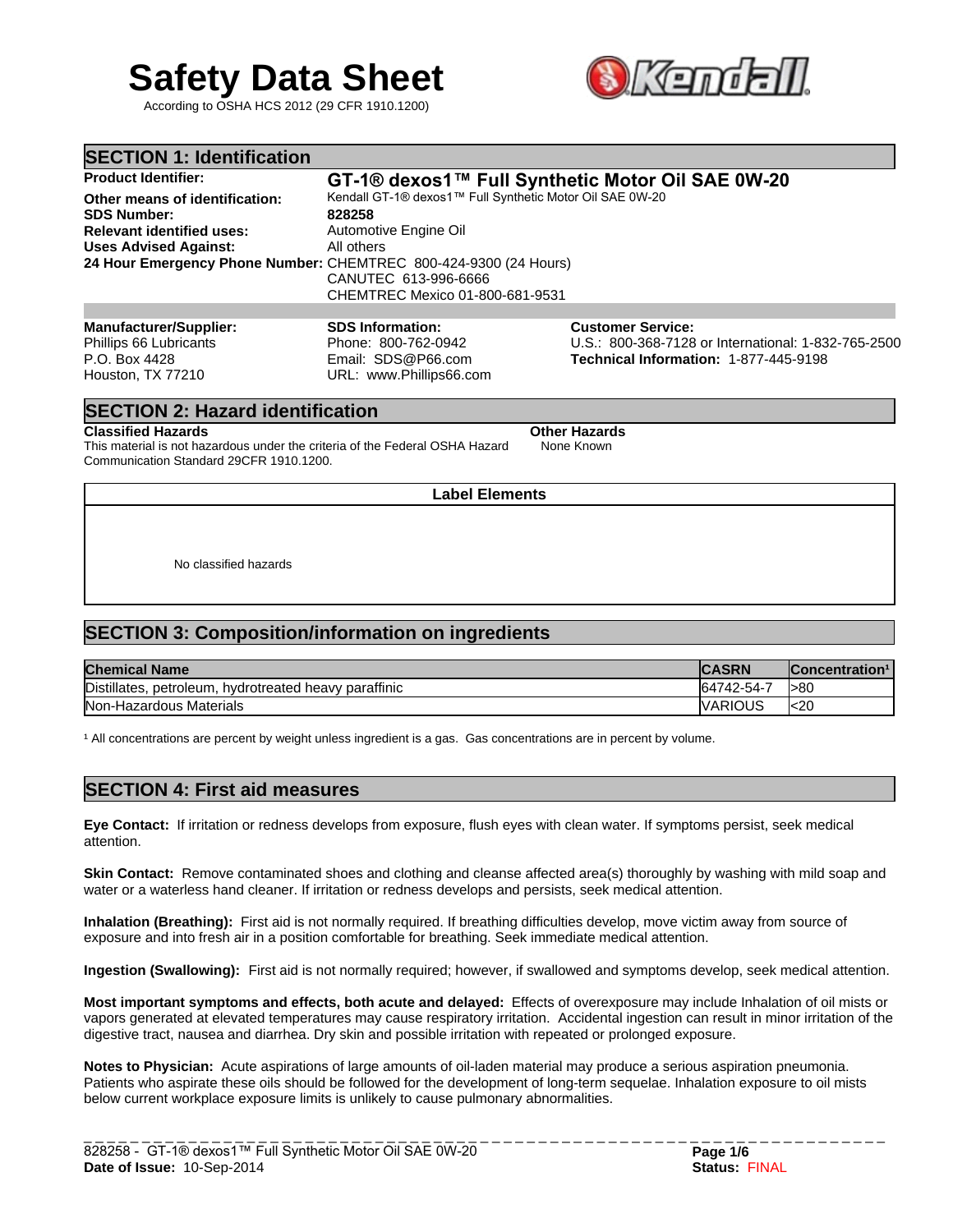1 (Slight) 2 (Moderate) 3 (Serious) 4 (Severe)

## **SECTION 5: Firefighting measures**

## **NFPA 704 Hazard Class**



**Extinguishing Media:** Dry chemical, carbon dioxide, foam, or water spray is recommended. Water or foam may cause frothing of materials heated above 212°F / 100°C. Carbon dioxide can displace oxygen. Use caution when applying carbon dioxide in confined spaces. Simultaneous use of foam and water on the same surface is to be avoided as water destroys the foam.

#### **Specific hazards arising from the chemical**

**Unusual Fire & Explosion Hazards:** This material may burn, but will not ignite readily. If container is not properly cooled, it can rupture in the heat of a fire.

**Hazardous Combustion Products:** Combustion may yield smoke, carbon monoxide, and other products of incomplete combustion. Oxides of sulfur, nitrogen or phosphorus may also be formed.

**Special protective actions for firefighters:** For fires beyond the initial stage, emergency responders in the immediate hazard area should wear protective clothing. When the potential chemical hazard is unknown, in enclosed or confined spaces, a self contained breathing apparatus should be worn. In addition, wear other appropriate protective equipment as conditions warrant (see Section 8).

Isolate immediate hazard area and keep unauthorized personnel out. Stop spill/release if it can be done safely. Move undamaged containers from immediate hazard area if it can be done safely. Water spray may be useful in minimizing or dispersing vapors and to protect personnel. Cool equipment exposed to fire with water, if it can be done safely. Avoid spreading burning liquid with water used for cooling purposes.

#### **See Section 9 for Flammable Properties including Flash Point and Flammable (Explosive) Limits**

## **SECTION 6: Accidental release measures**

**Personal precautions, protective equipment and emergency procedures:** This material may burn, but will not ignite readily. Keep all sources of ignition away from spill/release. Stay upwind and away from spill/release. Avoid direct contact with material. For large spillages, notify persons down wind of the spill/release, isolate immediate hazard area and keep unauthorized personnel out. Wear appropriate protective equipment, including respiratory protection, as conditions warrant (see Section 8). See Sections 2 and 7 for additional information on hazards and precautionary measures.

**Environmental Precautions:** Stop and contain spill/release if it can be done safely. Prevent spilled material from entering sewers, storm drains, other unauthorized drainage systems, and natural waterways. Use water sparingly to minimize environmental contamination and reduce disposal requirements. If spill occurs on water notify appropriate authorities and advise shipping of any hazard. Spills into or upon navigable waters, the contiguous zone, or adjoining shorelines that cause a sheen or discoloration on the surface of the water, may require notification of the National Response Center (phone number 800-424-8802).

**Methods and material for containment and cleaning up:** Notify relevant authorities in accordance with all applicable regulations. Immediate cleanup of any spill is recommended. Dike far ahead of spill for later recovery or disposal. Absorb spill with inert material such as sand or vermiculite, and place in suitable container for disposal. If spilled on water remove with appropriate methods (e.g. skimming, booms or absorbents). In case of soil contamination, remove contaminated soil for remediation or disposal, in accordance with local regulations.

Recommended measures are based on the most likely spillage scenarios for this material; however local conditions and regulations may influence or limit the choice of appropriate actions to be taken. See Section 13 for information on appropriate disposal.

## **SECTION 7: Handling and storage**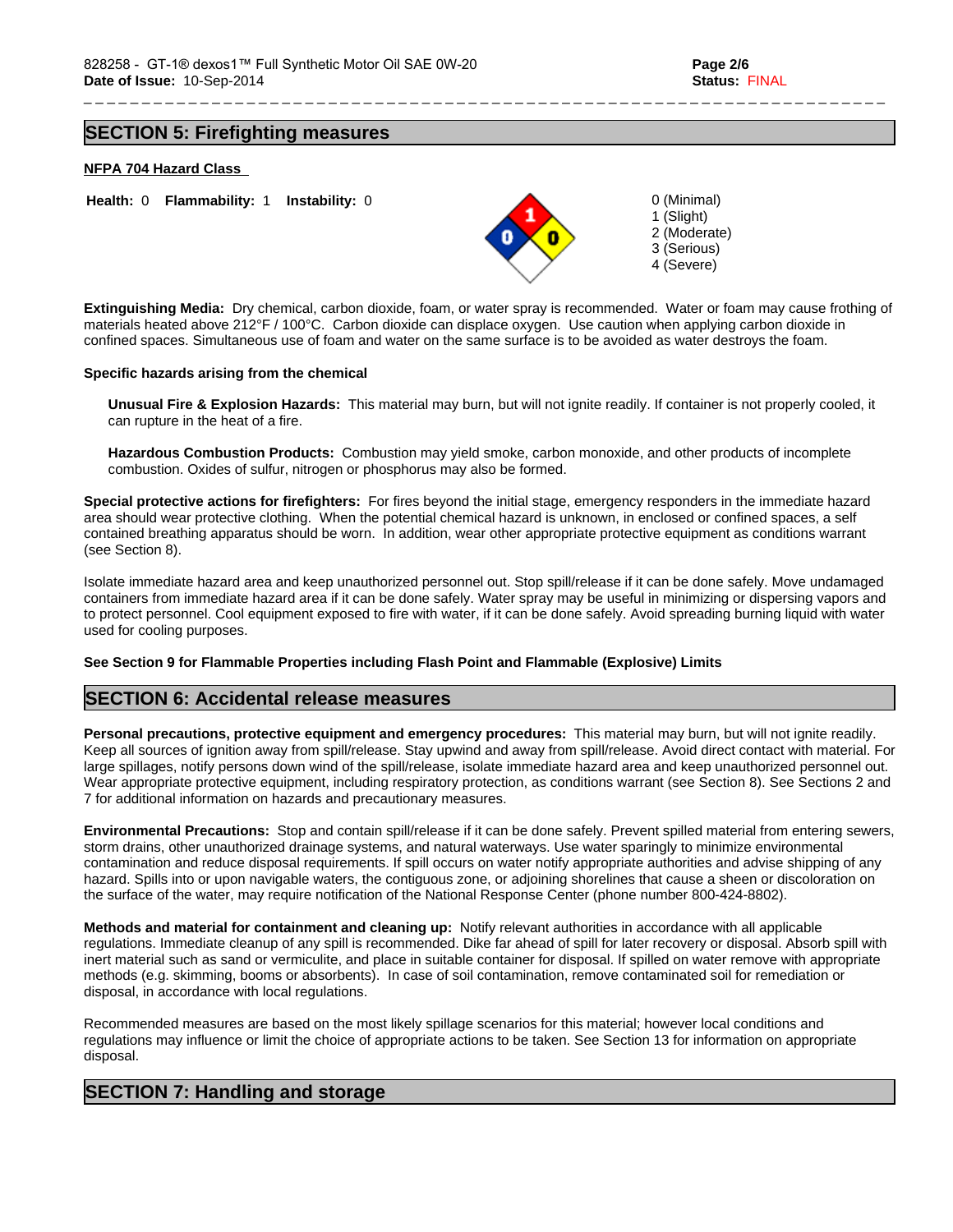**Precautions for safe handling:** Keep away from flames and hot surfaces. Wash thoroughly after handling. Use good personal hygiene practices and wear appropriate personal protective equipment (see section 8). Spills will produce very slippery surfaces. Used motor oils have been shown to cause skin cancer in mice after repeated application to the skin without washing. Brief or intermittent skin contact with used motor oil is not expected to cause harm if the oil is thoroughly removed by washing with soap and water. Do not enter confined spaces such as tanks or pits without following proper entry procedures such as ASTM D-4276 and 29CFR 1910.146. Do not wear contaminated clothing or shoes.

**Conditions for safe storage:** Keep container(s) tightly closed and properly labeled. Use and store this material in cool, dry, well-ventilated area away from heat and all sources of ignition. Store only in approved containers. Keep away from any incompatible material (see Section 10). Protect container(s) against physical damage.

"Empty" containers retain residue and may be dangerous. Do not pressurize, cut, weld, braze, solder, drill, grind, or expose such containers to heat, flame, sparks, or other sources of ignition. They may explode and cause injury or death. "Empty" drums should be completely drained, properly bunged, and promptly shipped to the supplier or a drum reconditioner. All containers should be disposed of in an environmentally safe manner and in accordance with governmental regulations. Before working on or in tanks which contain or have contained this material, refer to OSHA regulations, ANSI Z49.1, and other references pertaining to cleaning, repairing, welding, or other contemplated operations.

# **SECTION 8: Exposure controls/personal protection**

| <b>Chemical Name</b>                                     | <b>ACGIH</b>                                                                | <b>OSHA</b>                                    | Other |
|----------------------------------------------------------|-----------------------------------------------------------------------------|------------------------------------------------|-------|
| Distillates, petroleum, hydrotreated heavy<br>baraffinic | TWA: $5$ mg/m $3$<br>STEL: $10 \text{ mg/m}^3$<br>as Oil Mist, if Generated | TWA: $5$ ma/m $3$<br>as Oil Mist, if Generated | ---   |

**Note: State, local or other agencies or advisory groups may have established more stringent limits. Consult an industrial hygienist or similar professional, or your local agencies, for further information.**

**Engineering controls:** If current ventilation practices are not adequate to maintain airborne concentrations below the established exposure limits, additional engineering controls may be required.

**Eye/Face Protection:** The use of eye protection that meets or exceeds ANSI Z.87.1 is recommended to protect against potential eye contact, irritation, or injury. Depending on conditions of use, a face shield may be necessary.

**Skin/Hand Protection:** The use of gloves impervious to the specific material handled is advised to prevent skin contact. Users should check with manufacturers to confirm the breakthrough performance of their products. Suggested protective materials: Nitrile

**Respiratory Protection:** Where there is potential for airborne exposure above the exposure limit a NIOSH certified air purifying respirator equipped with R or P95 filters may be used.

A respiratory protection program that meets or is equivalent to OSHA 29 CFR 1910.134 and ANSI Z88.2 should be followed whenever workplace conditions warrant a respirator's use. Air purifying respirators provide limited protection and cannot be used in atmospheres that exceed the maximum use concentration (as directed by regulation or the manufacturer's instructions), in oxygen deficient (less than 19.5 percent oxygen) situations, or under conditions that are immediately dangerous to life and health (IDLH).

**Suggestions provided in this section for exposure control and specific types of protective equipment are based on readily available information. Users should consult with the specific manufacturer to confirm the performance of their protective equipment. Specific situations may require consultation with industrial hygiene, safety, or engineering professionals.**

## **SECTION 9: Physical and chemical properties**

**Note:** Unless otherwise stated, values are determined at 20°C (68°F) and 760 mm Hg (1 atm). Data represent typical values and are not intended to be specifications.

**Appearance:** Amber, Transparent **Flash Point:** 395.6 °F / 202 °C **Odor Threshold:** No data **Vapor Pressure:** <1 mm Hg **Vapor Density (air=1):** >1 **Melting/Freezing Point:** No data **Upper Explosive Limits (vol % in air):** No data **Auto-ignition Temperature:** No data **Lower Explosive Limits (vol % in air):** No data **Decomposition Temperature:** No data **Particle Size:** Not applicable **Bulk Density:** 7.0 - 7.5 lbs/gal

**Physical Form:** Liquid **Test Method:** Pensky-Martens Closed Cup (PMCC), ASTM D93, EPA 1010<br> **Odor:** Petroleum **The Close Contempt of Contempt Point/Range:** No data **Initial Boiling Point/Range: No data pH:** Not applicable **Partition Coefficient (n-octanol/water) (Kow):** No data **Evaporation Rate (nBuAc=1):** No data **Specific Gravity (water=1):** 0.8 - 0.9 @ 60ºF (15.6ºC)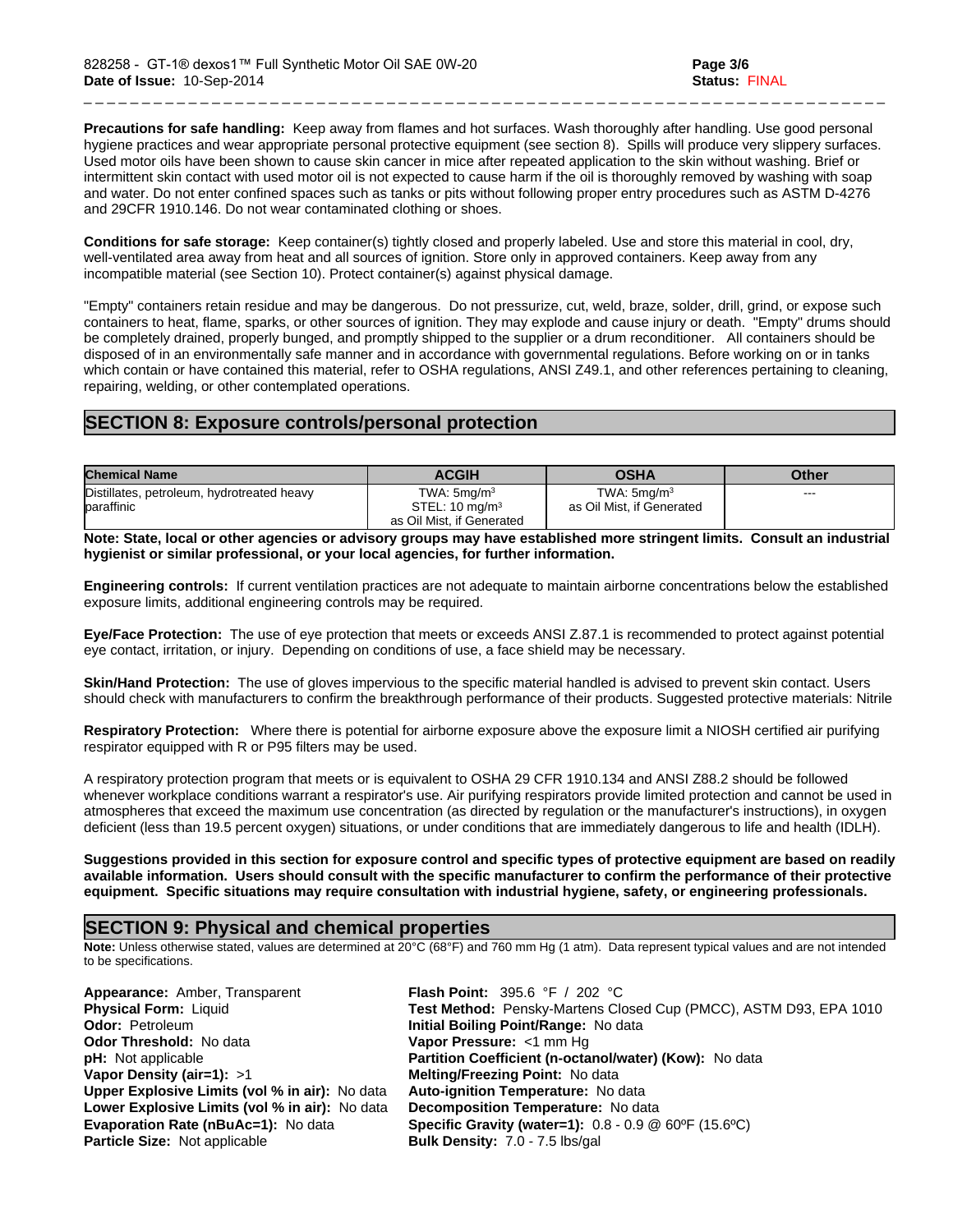**Flammability (solid, gas):** Not applicable **Solubility in Water:** Negligible

**Percent Volatile:** No data **Viscosity:** 6.9 - 9.3 cSt @ 100°C; 40 - 50 cSt @ 40°C

## **SECTION 10: Stability and reactivity**

**Reactivity:** Not chemically reactive.

**Chemical stability:** Stable under normal ambient and anticipated conditions of use.

**Possibility of hazardous reactions:** Hazardous reactions not anticipated.

**Conditions to avoid:** Extended exposure to high temperatures can cause decomposition. Avoid all possible sources of ignition.

**Incompatible materials:** Avoid contact with strong oxidizing agents and strong reducing agents.

**Hazardous decomposition products:** Not anticipated under normal conditions of use, During use in engines, contamination of oil with low levels of hazardous fuel combustion by-products may occur. Repeated and prolonged skin contact can cause drying and cracking.

## **SECTION 11: Toxicological information**

#### **Information on Toxicological Effects of Substance/Mixture**

#### **Substance / Mixture**

| <b>Acute Toxicity</b> | <b>Hazard</b>          | <b>Additional Information</b> | LC50/LD50 Data            |
|-----------------------|------------------------|-------------------------------|---------------------------|
|                       |                        |                               |                           |
| <b>Inhalation</b>     | Unlikely to be harmful |                               | >5 mg/L (mist, estimated) |
|                       |                        |                               |                           |
| <b>Dermal</b>         | Unlikely to be harmful |                               | $> 2$ g/kg (estimated)    |
| Oral                  | Unlikely to be harmful |                               | $>$ 5 g/kg (estimated)    |
|                       |                        |                               |                           |

**Aspiration Hazard:** Not expected to be an aspiration hazard.

**Skin Corrosion/Irritation:** Causes mild skin irritation. Repeated exposure may cause skin dryness or cracking.

**Serious Eye Damage/Irritation:** Causes mild eye irritation.

**Skin Sensitization:** No information available on the mixture, however none of the components have been classified for skin sensitization (or are below the concentration threshold for classification).

**Respiratory Sensitization:** No information available.

**Specific Target Organ Toxicity (Single Exposure):** No information available on the mixture, however none of the components have been classified for target organ toxicity (or are below the concentration threshold for classification).

**Specific Target Organ Toxicity (Repeated Exposure):** No information available on the mixture, however none of the components have been classified for target organ toxicity (or are below the concentration threshold for classification).

**Carcinogenicity:** No information available on the mixture, however none of the components have been classified for carcinogenicity (or are below the concentration threshold for classification).

**Germ Cell Mutagenicity:** No information available on the mixture, however none of the components have been classified for germ cell mutagenicity (or are below the concentration threshold for classification).

**Reproductive Toxicity:** No information available on the mixture, however none of the components have been classified for reproductive toxicity (or are below the concentration threshold for classification).

## **Information on Toxicological Effects of Components**

## **Distillates, petroleum, hydrotreated heavy paraffinic**

*Carcinogenicity:* This oil has been highly refined by a variety of processes to reduce aromatics and improve performance characteristics. It meets the IP-346 criteria of less than 3 percent PAH's and is not considered a carcinogen by the International Agency for Research on Cancer.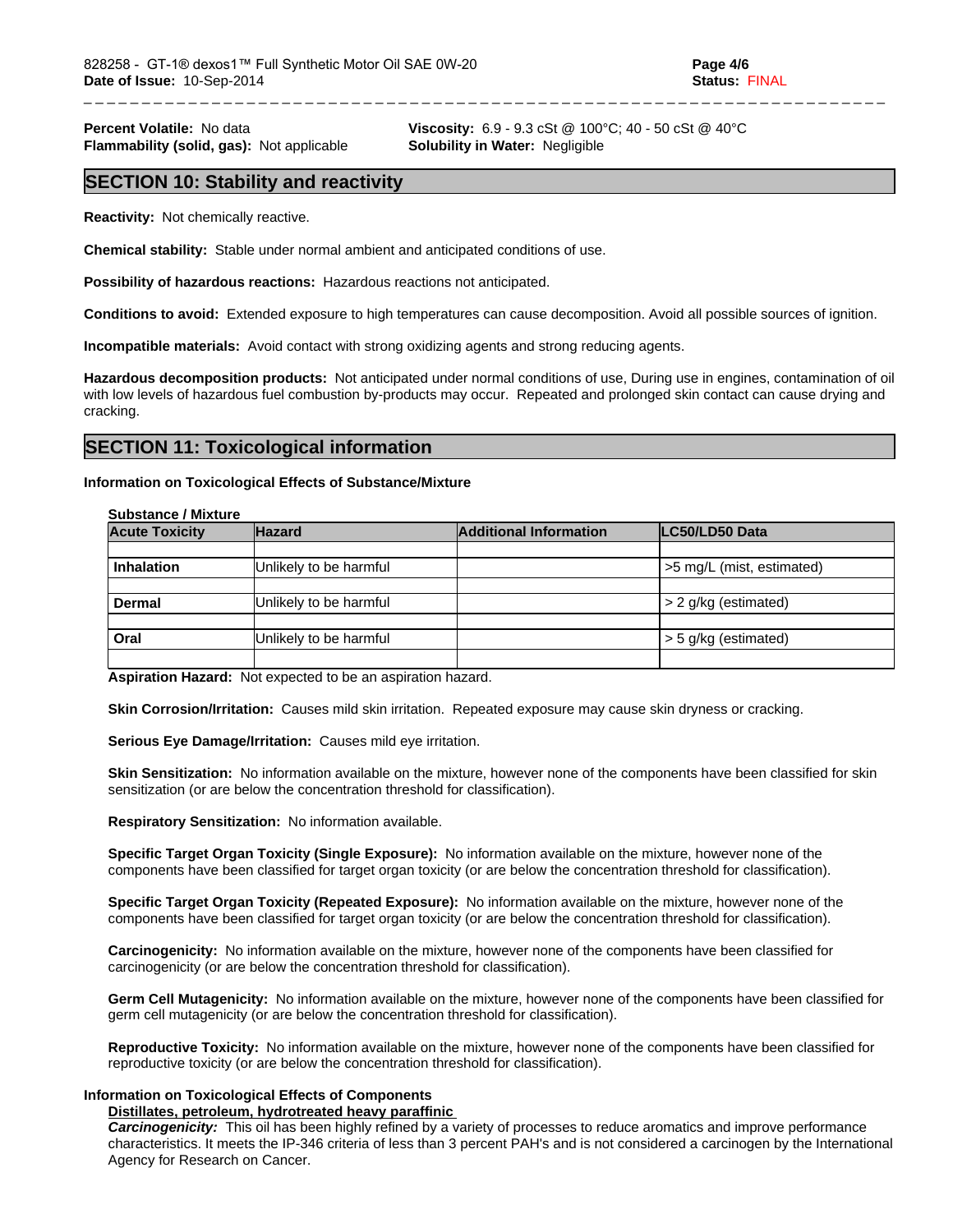# **SECTION 12: Ecological information**

## **GHS Classification: No classified hazards**

**Toxicity:** Experimental studies with rainbow trout, daphnia, and fresh water algae indicate that synthetic base oils are not expected to be harmful to aquatic organisms.

**Persistence and Degradability:** Synthetic base oils are not considered to be readily biodegradable but may be inherently biodegradable. They are expected to completely biodegrade over extended periods of time.

**Bioaccumulative Potential:** Not expected to bioaccumulate.

**Mobility in Soil:** Volatilization to air is not expected to be a significant fate process due to the low vapor pressure of this material. In water, this material will float and spread over the surface at a rate dependent upon viscosity. The main fate process is expected to be slow biodegradation of individual components in soil and sediment.

**Other adverse effects:** None anticipated.

## **SECTION 13: Disposal considerations**

The generator of a waste is always responsible for making proper hazardous waste determinations and needs to consider state and local requirements in addition to federal regulations. This material, if discarded as produced, would not be a federally regulated RCRA "listed" hazardous waste and is not believed to exhibit characteristics of hazardous waste. See Sections 7 and 8 for information on handling, storage and personal protection and Section 9 for physical/chemical properties. It is possible that the material as produced contains constituents which are not required to be listed in the SDS but could affect the hazardous waste determination. Additionally, use which results in chemical or physical change of this material could subject it to regulation as a hazardous waste.This material under most intended uses would become "Used Oil" due to contamination by physical or chemical impurities. Whenever possible, Recycle used oil in accordance with applicable federal and state or local regulations. Container contents should be completely used and containers should be emptied prior to discard.

## **SECTION 14: Transport information**

| U.S. Department of Transportation (DOT)                                                                |               |                                                      |                                                                                                      |                            |
|--------------------------------------------------------------------------------------------------------|---------------|------------------------------------------------------|------------------------------------------------------------------------------------------------------|----------------------------|
| <b>Shipping Description:</b>                                                                           | Not regulated |                                                      |                                                                                                      |                            |
| Note:                                                                                                  |               | provisions of 49 CFR, Part 130 apply. (Contains oil) | If shipped by land in a packaging having a capacity of 3,500 gallons or more, the                    |                            |
| <b>International Maritime Dangerous Goods (IMDG)</b>                                                   |               |                                                      |                                                                                                      |                            |
| <b>Shipping Description:</b>                                                                           | Not regulated |                                                      |                                                                                                      |                            |
| Note:                                                                                                  |               |                                                      | U.S. DOT compliance requirements may apply. See 49 CFR 171.22, 23 & 25.                              |                            |
| Not applicable                                                                                         |               |                                                      |                                                                                                      |                            |
|                                                                                                        |               |                                                      |                                                                                                      |                            |
|                                                                                                        |               |                                                      |                                                                                                      |                            |
| <u> International Civil Aviation Org. / International Air Transport Assoc. (ICAO/IATA)</u><br>UN/ID #: | Not regulated |                                                      |                                                                                                      |                            |
| Note:                                                                                                  |               | LTD. QTY                                             | U.S. DOT compliance requirements may apply. See 49 CFR 171.22, 23 & 24.<br><b>Passenger Aircraft</b> | <b>Cargo Aircraft Only</b> |
| Packaging Instruction #:                                                                               |               |                                                      |                                                                                                      |                            |

# **SECTION 15: Regulatory information**

**CERCLA/SARA - Section 302 Extremely Hazardous Substances and TPQs (in pounds):**

This material does not contain any chemicals subject to the reporting requirements of SARA 302 and 40 CFR 372.

#### **CERCLA/SARA - Section 311/312 (Title III Hazard Categories)**